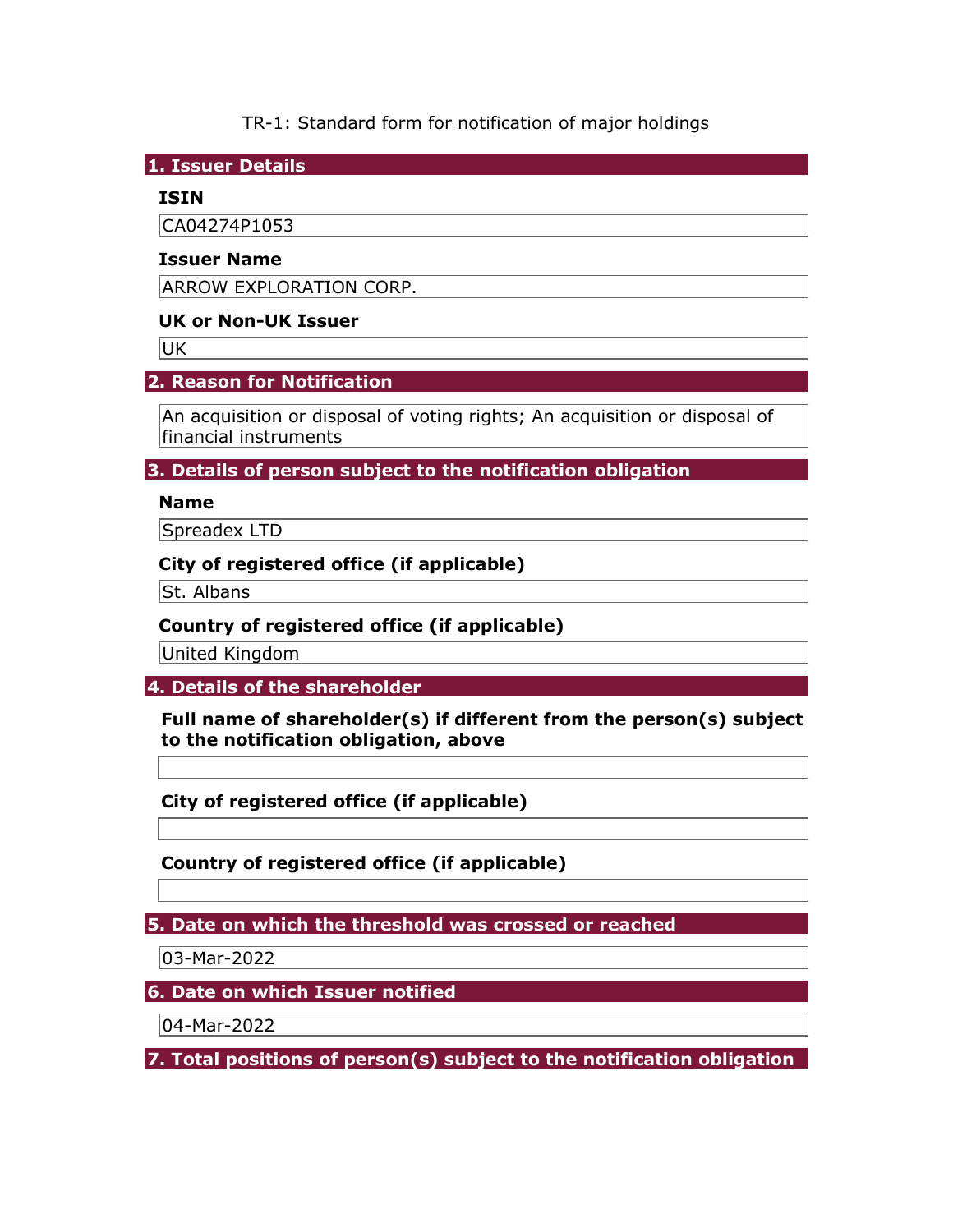|                                                                                          | % of voting<br>rights attached<br>to shares (total<br>of $8.A$ ) | % of voting rights<br>through financial<br>instruments (total<br>of $8.B 1 + 8.B 2)$ | <b>Total of both</b><br>in $% (8.A +$<br>8.B) | <b>Total number of</b><br>voting rights<br>held in issuer |
|------------------------------------------------------------------------------------------|------------------------------------------------------------------|--------------------------------------------------------------------------------------|-----------------------------------------------|-----------------------------------------------------------|
| Resulting<br>situation on the<br>date on which<br>threshold was<br>crossed or<br>reached | 2.885200                                                         | 3.861200                                                                             | 6.746400                                      | 14142159                                                  |
| Position of<br>previous<br>notification (if<br>applicable)                               | 4.698300                                                         | 3.099400                                                                             | 7.797700                                      |                                                           |

### 8. Notified details of the resulting situation on the date on which the threshold was crossed or reached

### 8A. Voting rights attached to shares

| <b>Class/Type of</b><br>shares ISIN<br>code(if possible) | Number of direct<br>voting rights<br>(DTR5.1) | voting rights<br>(DTR5.2.1) | Number of indirect % of direct voting<br>rights (DTR5.1) | $\%$ of indirect<br>voting rights<br>(DTR5.2.1) |
|----------------------------------------------------------|-----------------------------------------------|-----------------------------|----------------------------------------------------------|-------------------------------------------------|
| CA04274P1053                                             | 6048108                                       |                             | 2.885200                                                 |                                                 |
| Sub Total 8.A                                            | 6048108                                       |                             | 2.885200%                                                |                                                 |

# 8B1. Financial Instruments according to (DTR5.3.1R.(1) (a))

| <b>Type of financial</b><br>instrument | <b>Expiration date</b> | <b>Exercise/conversion</b><br>period | <b>Number of voting</b><br>rights that may be<br>acquired if the<br>instrument is<br>exercised/converted | % of voting<br>rights |
|----------------------------------------|------------------------|--------------------------------------|----------------------------------------------------------------------------------------------------------|-----------------------|
| CFD/Spreadbet                          |                        |                                      | 8094051                                                                                                  | 3.861200              |
| Sub Total 8.B1                         |                        |                                      | 8094051                                                                                                  | 3.861200%             |

### 8B2. Financial Instruments with similar economic effect according to (DTR5.3.1R.(1) (b))

| <b>Type of</b><br>financial<br>instrument | <b>Expiration</b><br>date | Exercise/conversion<br>period | <b>Physical or cash</b><br>settlement | Number of<br>votina riahts | $\mathcal{O}_0$ of voting<br><b>rights</b> |
|-------------------------------------------|---------------------------|-------------------------------|---------------------------------------|----------------------------|--------------------------------------------|
| Sub Total 8.B2                            |                           |                               |                                       |                            |                                            |

### 9. Information in relation to the person subject to the notification obligation

1. Person subject to the notification obligation is not controlled by any natural person or legal entity and does not control any other